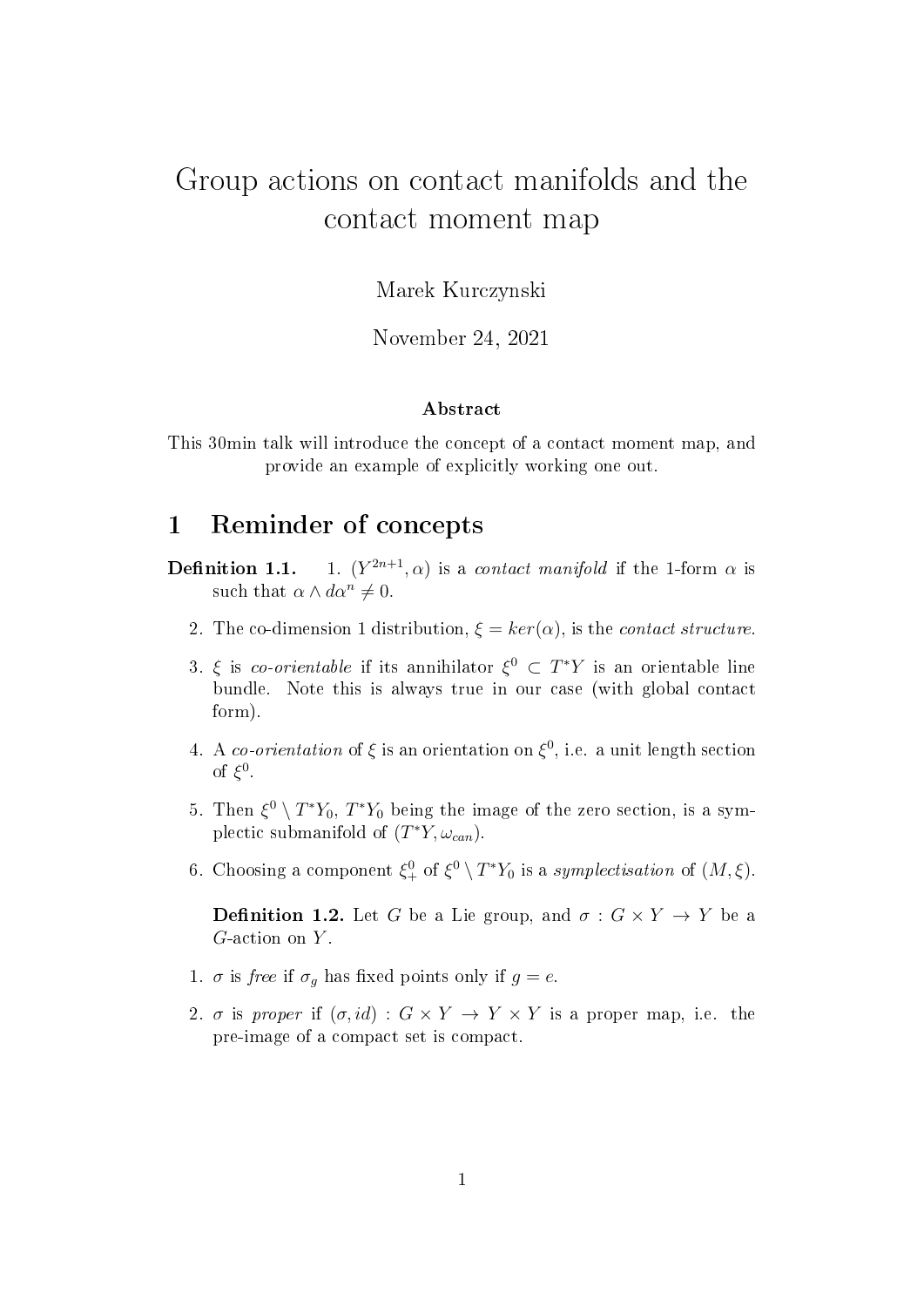### 2 The contact moment map

**Definition 2.1.** The action of a Lie group G on a contact manifold  $(Y, \xi =$  $\ker \alpha$ ) is a *contact action* if it preserves  $\xi$  and its co-orientation, i.e. the lifted actions of G are such that  $T^*\sigma_g(\xi_+^0) = \xi_+^0$  and  $T\sigma_g(\xi) = \xi$  for every  $g \in G$ . Equivalently  $\sigma$  is a contact group action if  $\sigma_q$  is a contactomorphism for every  $g \in G$ .

**Lemma 2.2.** Suppose G is a compact Lie group,  $\sigma$  a contact action on  $(Y, \xi = \text{ker}\alpha)$ , then there's a G-invariant 1-form  $\beta$  such that  $\xi = \text{ker}(\beta)$ and  $\beta(Y) \subset \xi^0_+$ , i.e. a contact form for co-oriented  $\xi$ .

*Proof.* First choose  $\alpha$  on Y with  $\ker \alpha = \xi$  and  $\alpha(Y) \subset \xi_+^0$ . We let  $\beta :=$  $\int_G (\sigma_g)^* \alpha \, d\lambda$ , where  $\lambda$  is the unique *right* Haar measure. By the preserving properties of  $\sigma$ ,  $\beta$  is a contact form for co-oriented  $\xi$  and is G-invariant by

$$
\sigma_h^* \beta = \int_G (\sigma_g)^* (\sigma_h)^* \alpha \, d\lambda = \int_G (\sigma_{g \circ h})^* \alpha \, d\lambda = \int_G (\sigma_g)^* \alpha \, d\lambda = \beta
$$

where we have used the right invariance of the right Haar measure (considering  $(\sigma_{g \circ h})^* \alpha(X) = f(g \circ h)$  real-valued).  $\Box$ 

*Remark.* This is also true when G is not compact, the proof is in [2], and also [1]. So we can always assume a contact form  $\beta$  is G-invariant.

Now we temporarily turn to the general case when M is any manifold.

**Definition 2.3.** Suppose  $\sigma$  :  $G \times M \rightarrow M$  is a group action on a manifold M preserving a 1-form  $\beta$ , the corresponding  $\beta$ -moment map  $\mu_{\beta}: M \to \mathfrak{g}^*$ is defined by

$$
\mu_{\beta}(x)(X) := \beta_x(X^{\sharp}(x))
$$

for all  $x \in M$  and all vectors X in the Lie algebra  $\mathfrak g$  of G, where  $X^{\sharp}$  is the induced vector field on M, i.e.  $X^{\sharp}(x) = \frac{d}{dt}_{|t=0} \sigma_{\exp(tX)}(x)$ .

**Proposition 2.4.** Defined as above,  $\mu$  is G-equivariant with respect to the given action of G on M and the coadjoint of G on  $\mathfrak{g}^*$ , i.e.  $\mu_\beta(\sigma_g(x)) =$  $Ad^*(g)\mu_\beta(x)$ .

Proof. We use the inner product notation:

$$
\langle \mu_{\beta}(\sigma_g(x), X \rangle) = \beta_{\sigma_g(x)}(X^{\sharp}(\sigma_g(x)))
$$
  
\n
$$
= \beta_{\sigma_g(x)}(\frac{d}{dt}_{|t=0} \exp(tX) \cdot (\sigma_g(x)))
$$
  
\n
$$
= \beta_x(D\sigma_{g^{-1}}(\sigma_g(x))\frac{d}{dt}_{|t=0} \exp(tX) \cdot (\sigma_g(x))
$$
  
\n
$$
= \beta_x(\frac{d}{dt}_{|t=0} \sigma_{g^{-1}\exp(tX)g}(x))
$$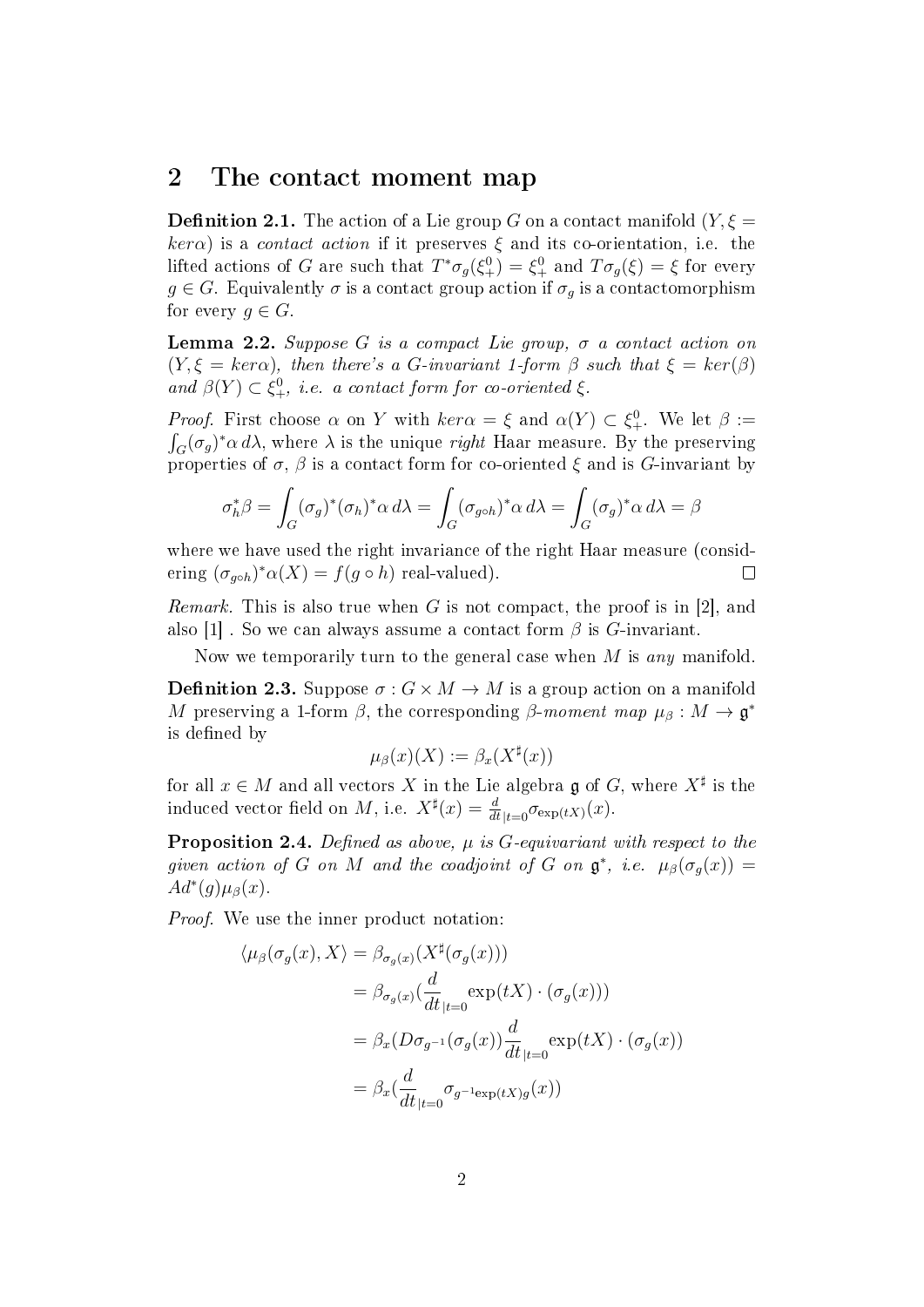Now we claim  $g^{-1}(\exp tX)g = \exp(tA d_{g^{-1}}X)$  and this is just by showing for  $c_g(h) := ghg^{-1}$  conjugation,  $c_{g^{-1}} \gamma^X(\tilde{t}) = \gamma^{Ad_{g^{-1}}}X(t)$  since the left hand side solves the defining ODE.

So now

$$
\langle \mu_{\beta}(\sigma_g(x), X \rangle = \beta_x(\frac{d}{dt}_{|t=0} \sigma_{g^{-1}\exp(tX)g}(x)))
$$
  
=  $\beta_x(\frac{d}{dt}_{|t=0} \exp(tAd_{g^{-1}}X) \cdot x))$   
=  $\beta_x((Ad_{g^{-1}}X)^{\sharp}(x))$   
=  $\langle \mu_{\beta}(x), Ad_{g^{-1}}X \rangle$   
=  $\langle Ad_g^* \mu_{\beta}(x), X \rangle$ .

as required.

*Remark.* If we have a contact action of G on  $(Y, \xi = \text{ker}\beta)$ , then the above moment map depends on the choice of contact form  $\beta$ . Indeed, if  $f: Y \rightarrow$  $(0, \infty)$  is smooth, and G-invariant then f $\beta$  is also a preserved contact form for co-oriented  $\xi$ , while  $\mu_{f\beta} = f\mu_{\beta}$ . In general,  $\mu : \Gamma(T^*Y) \to \Gamma(\mathfrak{g}^*)$  is  $C^{\infty}(Y)$ -linear and hence a point operator.

**Definition 2.5.** Suppose  $G$  is a Lie group acting on  $Y$  preserving the co-oriented contact structure  $\xi$ . We can define  $\phi: T^*Y \to \mathfrak{g}^*$  by

$$
\phi(q, p)(X) = q(X^{\sharp}(p)).
$$

The restriction  $\mu = \phi_{|\xi_+^0}$  depends only on the action of the group and on the contact structure, and we define it as the contact moment map.

**Proposition 2.6.** Let  $(M, \xi)$  be a co-oriented contact manifold with an action of a Lie group G preserving the contact distribution and its coorientation. Suppose there exists an invariant 1-form  $\alpha$  with ker $\alpha = \xi$ and  $\alpha(M) \subset \xi_+^0$ . Then the  $\alpha$ -moment map  $\mu$  for the action of G on the symplectisation  $\xi_{+}^{0}$  are related by

$$
\mu\circ\alpha=\mu_{\alpha},
$$

where  $\xi_+^0$  is the component of  $\xi \setminus 0$  containing the image of  $\alpha : M \to \xi$ .

*Proof.* If  $\alpha$  is any invariant contact form with  $\ker \alpha = \xi$  and  $\alpha(M) \subset \xi^0_+$ then  $\mu \circ \alpha(p)(X) = \phi \circ \alpha(p)(X) = \alpha_p(X^{\sharp}(p)) = \mu_\alpha(p)(X)$ . Hence  $\mu \circ \alpha = \mu_\alpha$ , so  $\mu$  is 'universal'.  $\Box$ 

*Remark.* If G is an action preserving the contact distribution  $\xi$ , the vector fields in g are contact, i.e. the induced flows preserve  $\xi$ . The space of contact vector fields is isomorphic to the space of sections of the bundle

 $\Box$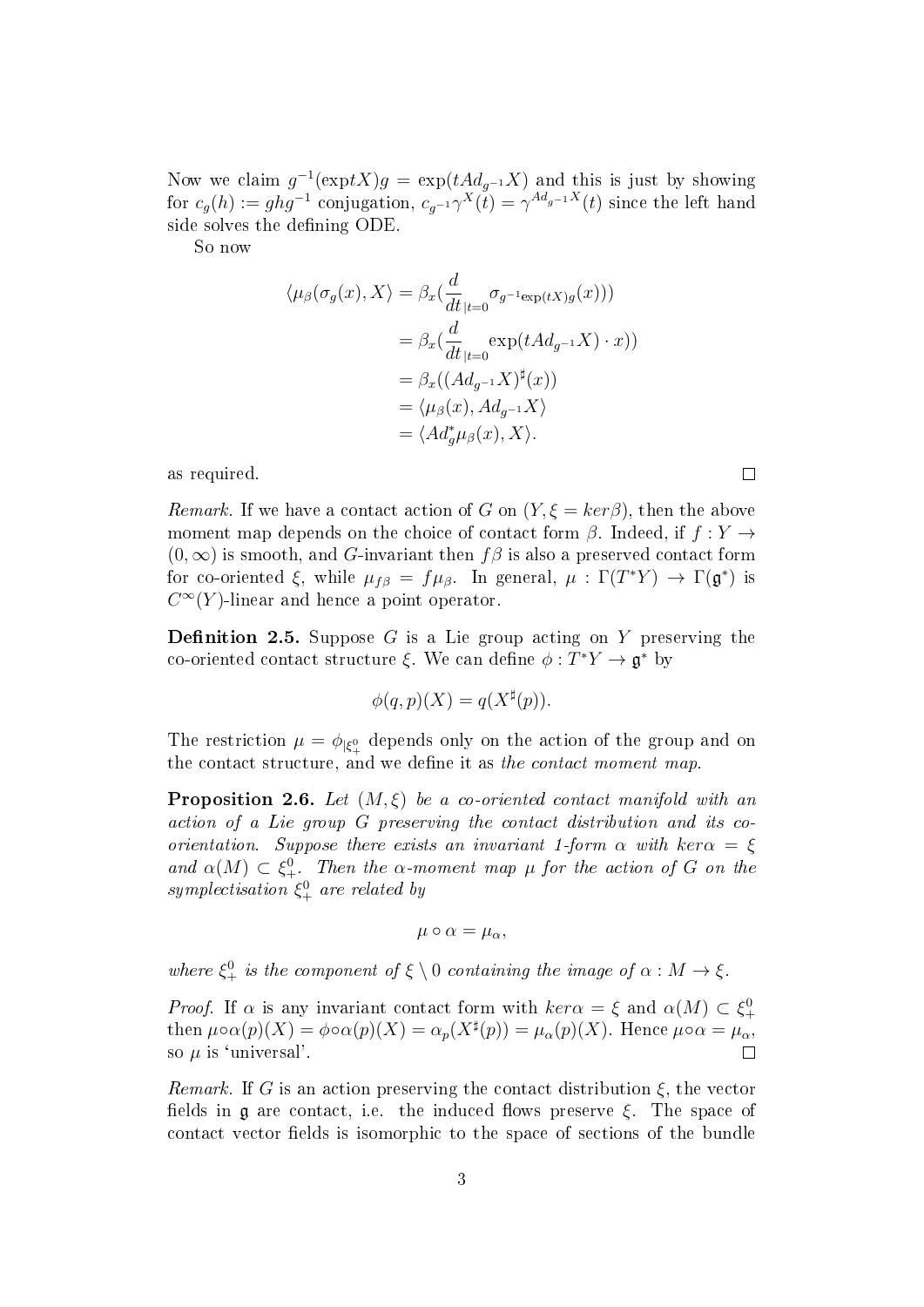$TY \setminus \xi \to Y$  (a choice of a contact form identifies  $TY \setminus \xi$  with  $Y \times \mathbb{R}$  and contact vector fields with functions). Thus a contact group action gives rise to a linear map

$$
\mathfrak{g} \to \Gamma(TY \setminus \xi), \qquad X \mapsto (X^{\sharp} \bmod \xi).
$$

The moment map should be the transpose of this map. The total space of the bundle  $(TY \setminus \xi)^*$  naturally maps into the space dual to the space of sections  $\Gamma(TY \setminus \xi)$ :

$$
(TY \setminus \xi)^* \ni \eta \mapsto (s \mapsto \eta(s(\pi(\eta))))
$$

where  $\pi : (TY \setminus \xi)^* \to Y$  is the projection. In other words, the transpose  $\mu: (TY \setminus \xi)^* \to \mathfrak{g}^*$  should be given by

$$
\langle \mu(\eta), X \rangle = \langle \eta, X^{\sharp}(\pi(\eta)) \text{ mod } \xi \rangle.
$$

Under the identification  $\xi^0 \cong (TY \setminus \xi)^*$ , the equation above becomes

$$
\langle \mu(p,q), X \rangle = \langle q, X^{\sharp}(p) \rangle
$$

for all  $p \in Y, q \in \xi_p^0$  and  $X \in \mathfrak{g}$ , which is exactly the definition of  $\mu$  given earlier as the restriction of the moment map for the lifted action of G on the cotangent bundle  $T^*Y$ .

**Proposition 2.7.** Let  $\mu : \xi_+^0 \to \mathfrak{g}^*$  be the contact moment map for the contact action of a Lie group G on a co-oriented contact manifold  $(M, \xi =$  $\ker \alpha$ ). Then  $\mu$  is G-equivariant with respect to the given action of G on M and the coadjoint of  $G$  on  $\mathfrak{g}^*$ .

Proof. Simply apply Prop. 2.4 and 2.6.

 $\Box$ 

## 3 Example on  $\mathbb{R}^3$

Taking cylindrical coordinates, i.e.  $(r, \theta, z) \cong (r \cos \theta, r \sin \theta, z)$  in the  $x, y, z$ coordinates, then  $(\mathbb{R}^3, \alpha = dz + r^2 d\theta)$  is a contact manifold. At  $(r, \theta, z)$ the contact plane is  $\xi := \text{span}\{\frac{\partial}{\partial r}, r^2\frac{\partial}{\partial z} - \frac{\partial}{\partial \theta}\}\.$  We fix a co-orientation  $\xi_{+}^{0} = \{s\alpha \mid s > 0\}.$ 

Take  $G = S^1 = [0, 2\pi] / \sim \text{acting on } \mathbb{R}^3$  by rotation around the zaxis, and  $\phi$  to be the coordinate such that  $\frac{\partial}{\partial \phi}$  is unit length. Consider  $\mathfrak{g}$  :=  $T_0S^1$  = span $\{\frac{\partial}{\partial \theta}\}$  $\frac{\partial}{\partial \phi_{\parallel 0}}\}$ , and by unit length  $\exp(t\frac{\partial}{\partial \phi_{\parallel 0}})$  $\frac{\partial}{\partial \phi}_{|0}$  = t. Identify  $T\mathbb{R}^3 \cong \mathbb{R}^3 \times \mathbb{R}^3$ . We have simply  $\sigma_{\phi}(r,\theta,z) = (r,\theta+\phi,z)$ , so  $D\sigma_{\phi}(v_{(r,\theta,z)}) =$  $v_{(r,\theta+\phi,z)}$ , under the identification, and so it preserves the contact form  $\alpha$